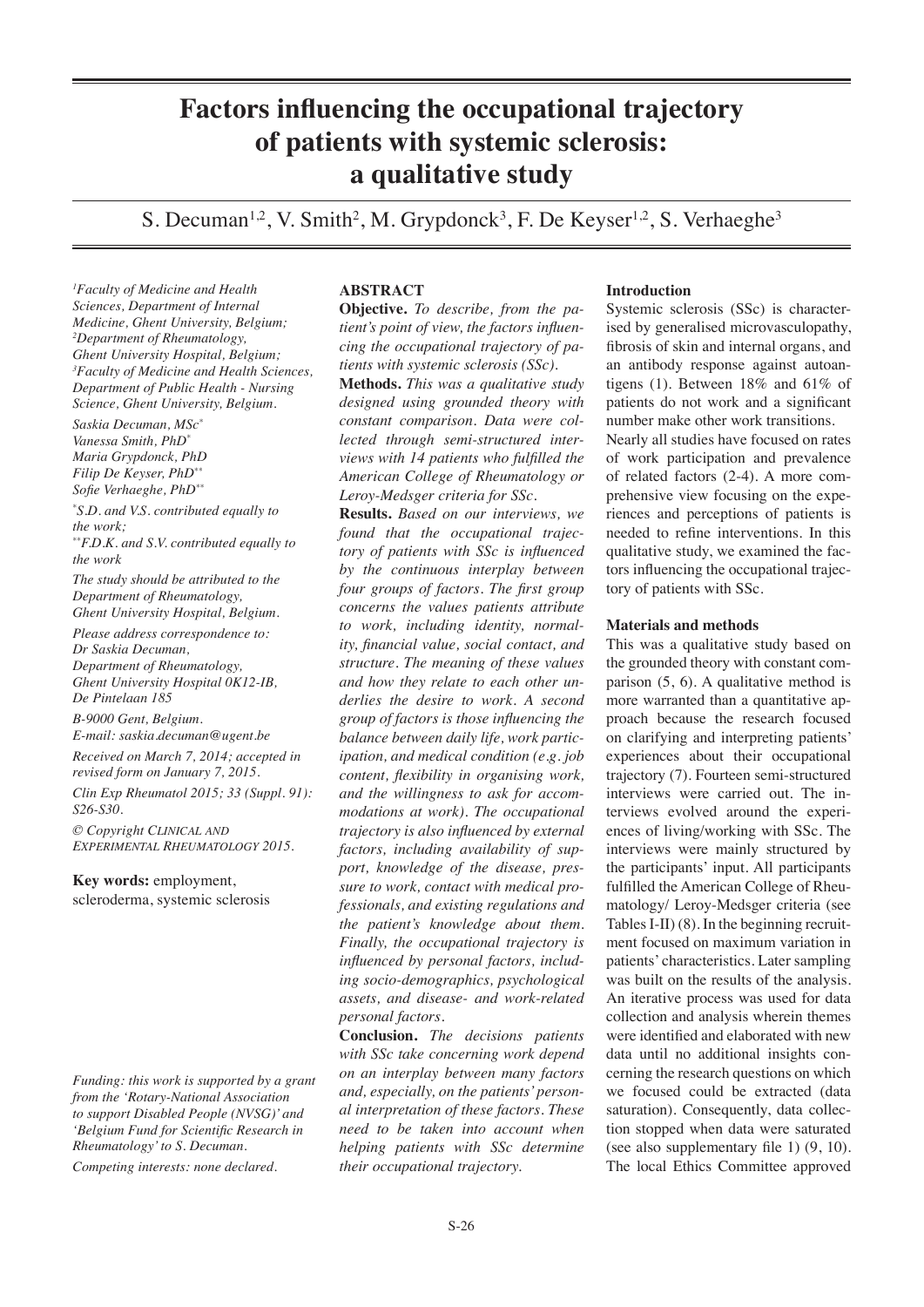**Table I.** General characteristics of the study population (n=14).

| Characteristic                        | Statistic      |
|---------------------------------------|----------------|
| Age in years, median (range)          | 49 (35-71)     |
| Sex, female, n                        | 9              |
| Subset, n                             |                |
| $LcSSc*$                              | 8              |
| $DeSSc**$                             | 6              |
| Disease duration in years, median     | $6(1-28)$      |
| (range)                               |                |
| Marital status, n                     |                |
| Married                               | 8              |
| Divorced, living with partner         | 3              |
| Divorced, no partner                  | $\mathfrak{2}$ |
| Widowed                               | $\mathbf{1}$   |
| Children living in the household, yes | 7              |
| Highest level of education obtained   |                |
| Lower secondary                       | 2              |
| Higher secondary                      | 9              |
| Vocational secondary                  | 5              |
| Technical secondary                   | 4              |
| Higher education – not university     | 1              |
| Higher education – university         | 1              |
| Other                                 | 1              |

\*LcSSc: limited cutaneous SSc; \*\*DcSSc: diffuse cutaneous SSc.

|  |                         | <b>Table II.</b> Work-related characteristics of |  |
|--|-------------------------|--------------------------------------------------|--|
|  | the patients $(n=14)$ . |                                                  |  |

| Work-related variable                 | n              |
|---------------------------------------|----------------|
| <b>Employment</b> status              |                |
| 100% employed                         | 4              |
| 50% employed/50% sick leave           | 1              |
| Retired                               | 1              |
| Receiving disability pension          | 8              |
| Work sector*                          |                |
| Public                                | 5              |
| Private                               | $\overline{7}$ |
| Self-employed                         | $\overline{c}$ |
| Profession*                           |                |
| Seller                                | 1              |
| Painter and related activities        | 1              |
| Farmer                                | 1              |
| Guard and related activities          | 1              |
| Administration                        | 1              |
| Nursing, childcare, or care of others | 6              |
| Teacher                               | 1              |
| Prevention adviser                    | 1              |
| Accountant                            | 1              |

\*Patients not currently employed were asked for their last employment.

the study. All patients gave written informed consent. Results are visualised in Figure 1. Illustrative quotes of the results section are presented in Table III and referenced as Quote [Q]).

# **Results**

*Values attributed to work*

# *• Identity*

Patients want a job matching their educational level, that they can perform



Fig. 1. The (interplay) of factors influencing the occupational trajectory of patients with SSc.

well, and that they find interesting as this allows them to express their individuality and to develop themselves (Q1). Patients may have to revise their criteria for a desirable job but will often not accept a job lacking the desired content as this gives feelings of loss. Others perceive the content as less important and give more weight to having a job. These patients take action for another job more easily. Younger patients, in particular, may lose part of their identity when being unable to perform the preferred job. With increasing age, other considerations may become more important. When people cannot attain identity through work, they search for other ways of expressing their individuality.

### *• Normality*

Working contributes to the perception of being normal and contributing to society, whereas not working before the age of retirement is often associated with feeling abnormal, ashamed and useless. Patients find it abnormal to stop working before the age of retirement. In the beginning of the sick leave patients find it quite normal to be temporarily work disabled, but as the sick leave lengthens, feelings of abnormality increase. The latter also depends on the personal background, coping style and social microclimate (*i.e.* [perceived] others' thoughts) (Q2). Not working can disrupt other life domains which may create additional feelings of guilt (Q3-Q4). When people cannot attain normality through work, they search for alternatives to feel more normal *e.g*. spending more time with children.

# *• Financial value*

Losing a paid job means giving up financial and personal security and therefore less control over decisions and, by extension, the whole life. Patients may feel a burden to society when disabled for a long time while not having reached retirement. Moreover, incorrect estimation of disease severity by the patient, surroundings, or society may underscore the need for a disability pension which may worsen feelings of guilt. The financial value of a job is important, regardless of living status *e.g*. being the person responsible for the earnings, or having a partner who works  $(05)$ .

#### *• Social contact*

At work, patients can talk with colleagues about common topics. In addition they may have specific contacts, *e.g.* with patients. Having a job is one of the most important sources of social

#### **Occupational trajectory in SSc / S. Decuman et al.**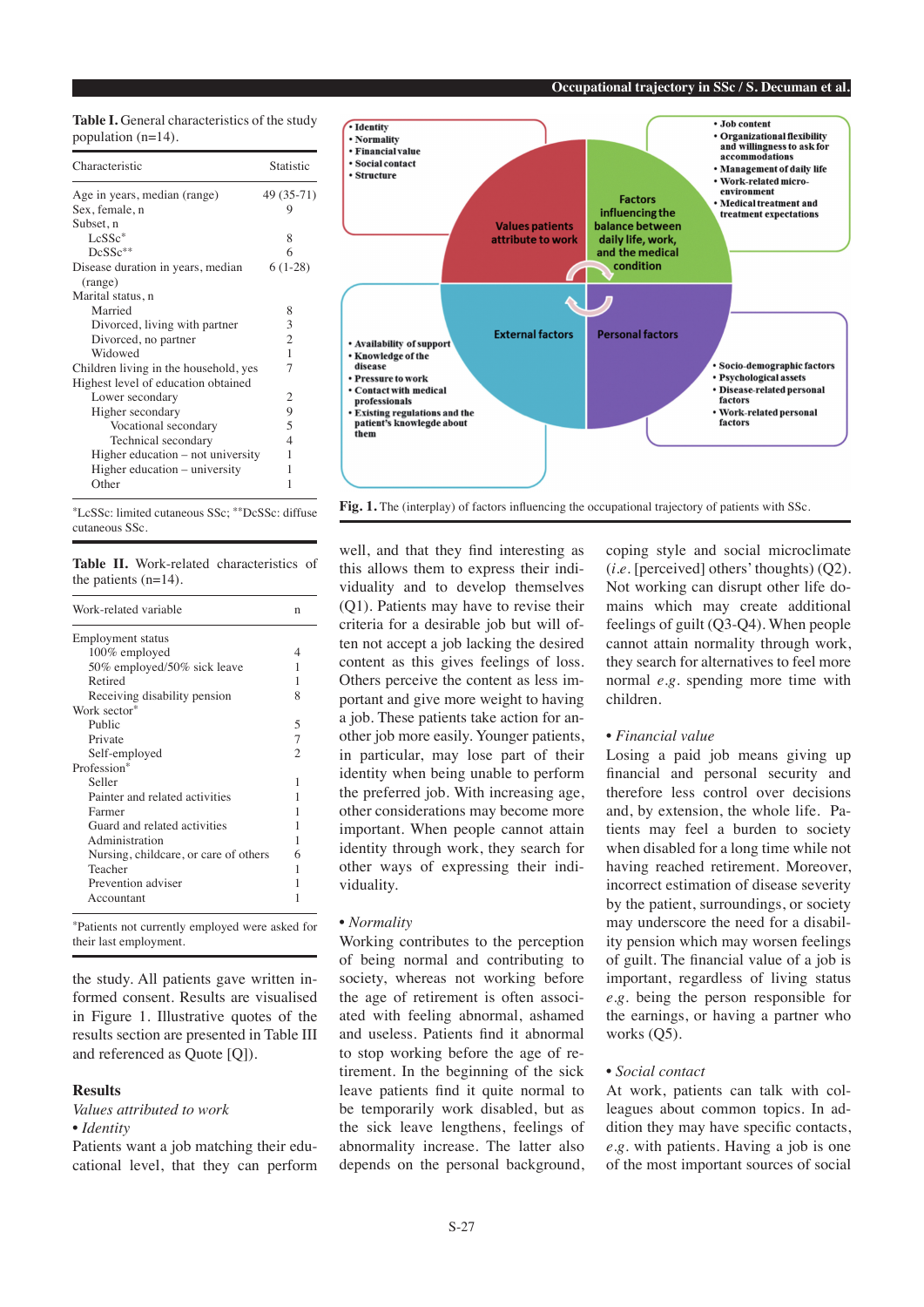#### **Occupational trajectory in SSc / S. Decuman et al.**

#### **Table III.** Quotes of patients.

- Quote 1: It is always regrettable if you cannot return to your old job. I have never done anything else than being busy with wires, lights, and sockets. I loved that. It was pleasant because I could create things. That satisfied me.
- Quote 2: When you are able to work, you are a normal human being. Now there is something wrong. You cannot say you're normal.
- Quote 3: From that moment, my wife had to do almost everything in our business because I was disabled. In the long run, it was not possible for her to sustain this. She had less time for the household and the children. That is not normal. Normally, a woman has to be more at home and busy with the children.
- Quote 4: I needed to go away. When I was at home I saw the work and everything…. I could not cope with that. If I was away with my daughter, I could switch off my thoughts about not being able to work and to help my wife.
- Quote 5: Having a paid job, means being independent ... having worked for my own money. Now that I feel better, I sometimes feel guilty to be free when all others are working.
- Quote 6: In the beginning I was very angry. You lose a lot of social contacts. By working, you see other people, you have colleagues, you can talk about things, and suddenly you have to stay at home. And then you sit there. Occasionally you can go to a friend…but not every day. A lot of people my age still work.
- Quote 7: You have to wake up and you know for what. You go to your job and that gives some kind of structure to daily life. If you are no longer able to work, you can lay in your bed until 10 o'clock.
- Quote 8: During my last job I had to work 85% in the cold. All the time I had to be in refrigerators. It was impossible to continue that job. You can consider the coldness as my enemy.
- Quote 9: If I have to go abroad, I try to go when it is not too cold in the country of my destination. It is an enormous advantage that I can arrange my work by myself, as I belong to the management.
- Quote 10: As an electrician, you have to be able to work in all situations, indoor and outdoor. If I had to work outdoors, I would have to ask a colleague to take over, and I don't want to do that.
- Quote 11: I have asked to work two days a week and not half days. If I have to go to work every day, I will not have the feeling of working part time. I need a lot of energy and time to get up in the morning. I need time to recover physically at night. So it will be better that I just have to be ready on time, 2 times a week instead of 5 days.
- Quote 12: Maybe they would understand but not completely. If I had to be in the hospital every six weeks, they would not understand it.
- Quote 13: What can I do? Unfortunately there are no initiatives, or not that I know … one should give people with a disability the opportunity to explore what they are able to do. I missed that. I miss that help because I did not know what I could do.
- Quote 14: Cancer is a known enemy. SSc is a vague disease. One year ago I had painful hands. Lately, I suffer from my stomach, intestines, esophagus … everything is so unclear.
- Quote 15: Being ill has serious financial consequences, which are not pleasant for my partner and children. I feel guilty about that. Is it my fault that we don't go on holiday? Of course! I find that terrible. I want to avoid problems in our relationship. I know my husband also would like to work less when he gets older. He already said to me that when I am on a disability pension, this will not be possible. So this is the reason to go back to work.
- Quote 16: I searched for information. I was told that it was financially better to stay on a disability pension and that in my situation, there was no advantage to remain independent. So I sold my business and stayed on a disability pension.

contact. Patients starting sick leave before retirement become more isolated (Q6). Patients living alone perceive work more as a source of social contacts than those living together (partner/children). When people cannot attain social contact through work, they search for alternatives *e.g*. volunteering and visiting surroundings. These alternatives are not always satisfactory.

# *• Structure*

The mandatory nature of a paid job and the combination with other activities requires planning and creates structure. When patients are not working, they need to establish structure in another way (Q7).

# *Factors influencing the balance between daily life, work participation, and medical condition*

# *• Job content*

The ability of patients to perform their job depends on the content and the circumstances (Q8). As people feel less fit, they also perceive a physically challenging job as impossible. Patients perceive an administrative job as most suitable but some problems are perceived as difficult to overcome in any working situation, *e.g.* flexion contractures.

#### *• Organisational flexibility and*

*willingness to ask for accommodations* Some patients have the flexibility to organise their job according to the needs of the disease (Q9). The ease with which patients ask for help or adjustments depends on *e.g.* their knowledge of adjustments; coping style; thoughts about what others may think; and feelings of guilt (Q10). Those who ask for specific accommodations usually have had good experiences.

#### *• Management of daily life*

Patients feel physically less fit. They need more time for their tasks. Consequently, they perceive themselves as unable to manage all daily life activities and therefore they may hesitate returning to work. Returning to work is influenced by how patients set priorities *e.g.* patients foresee household help so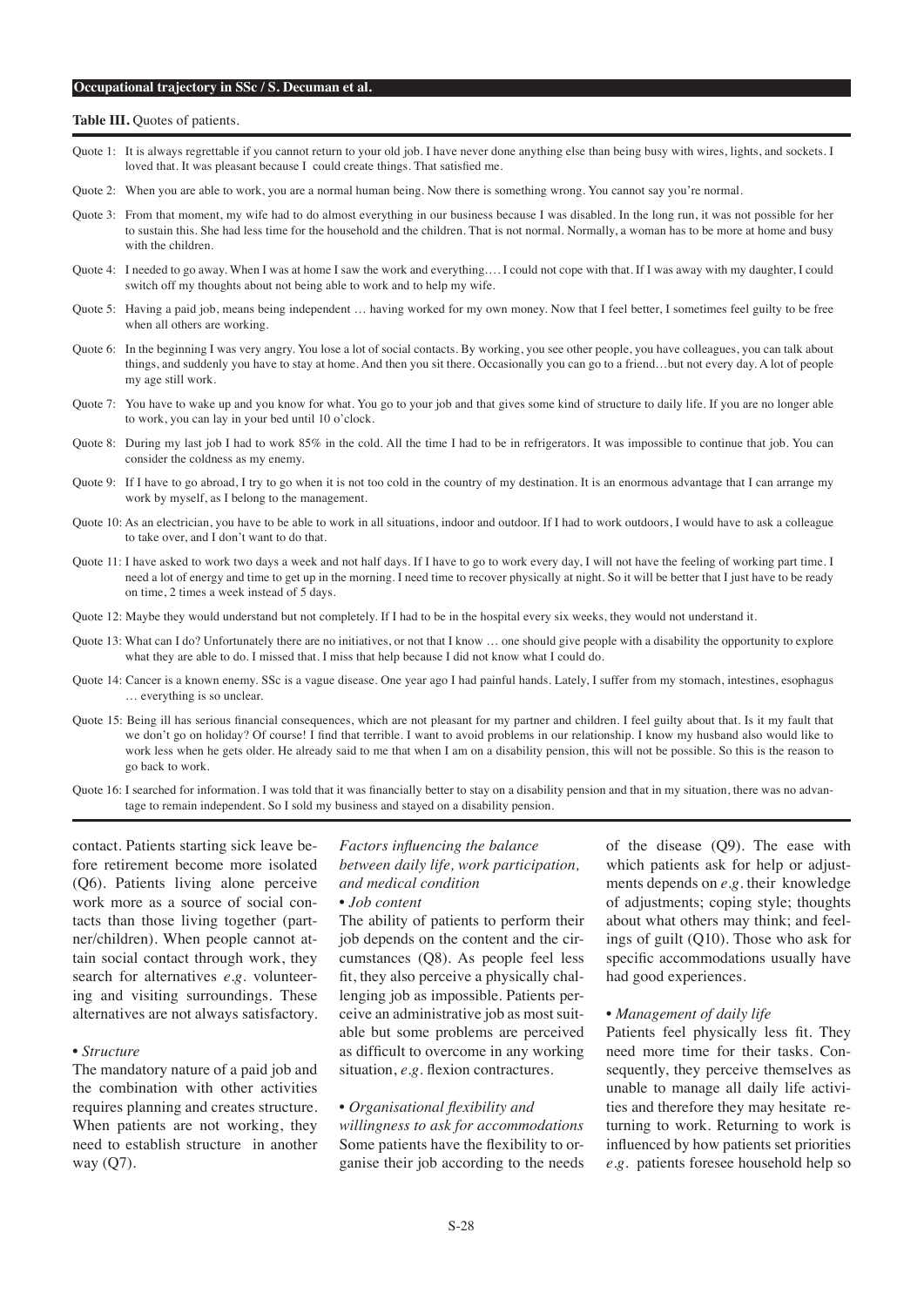they can work. Other patients first want to manage life without going to work (*e.g.* taking care of the household). When able to manage other activities, they will reconsider returning to work (Q11). Patients' perceptions about being able to manage daily life are also influenced by the patients' perception and interpretation of the work-related micro-environment (*e.g.* attitude of employer).

# *• Medical treatment and treatment expectations*

Patients may perceive a medical treatment as a potential barrier to manage their work life balance *e.g.* they foresee problems if regular hospitalisation is necessary (Q12).

# *External factors*

# *• Availability of support*

Patients only have a vague idea about available/attainable jobs. Patients who have always performed the same job, in particular, do not easily envision other options and they do not know where to find help to make a job switch (Q13). Some also lack the courage to search for support or to explore options. Others indicate that they are willing to follow additional professional education.

# *• Knowledge of the disease*

Symptoms of SSc are invisible and difficult to explain to others, making it difficult to clarify that they are real and severe enough to hinder them from working. Patients feel obliged to make others understand that their problems are legitimate. They perceive this as more difficult than for other diseases like cancer (Q14).

# *• Pressure to work*

The feeling of being obliged to work is seen not only on a societal level but also at the family level. Patients feel guilty if they are unable to contribute to the family income. The beliefs patients have about what others think strongly influence their willingness to return to work (Q15).

# *• Contact with medical professionals*

SSc is perceived as a generally unknown disease, even sometimes for **Table IV.** Personal factors influencing the occupational trajectory of patients with SSc.

| Category of factors              | Factors included in the respective category                                                                                                                                     |
|----------------------------------|---------------------------------------------------------------------------------------------------------------------------------------------------------------------------------|
| Socio-demographic factors        | Age, educational level, personal history, biography and living<br>status                                                                                                        |
| Psychological assets             | Identity, beliefs, personality, need for social contact, feelings of<br>helplessness, and ability and mechanisms for coping with others'<br>potential reactions and perceptions |
| Disease-related personal factors | Coping, illness perceptions and beliefs, knowledge of the disease,<br>potential adaptations, and existing regulations.                                                          |
| Work-related personal factors    | Personal meaning of work, need for work, and intent to return to<br>work.                                                                                                       |

physicians. The general practitioner is the physician to whom the patient initially goes with complaints and who refers to a specialist (seen as having the most expertise). Returning to work is not often explicitly discussed with physicians, not even with the medical adviser as he often only evaluates the work capacity. Although patients generally do not have frequent contact with a medical adviser, these contacts are important. Patients perceive contacts with physicians as very positive if they feel they have some knowledge of SSc and understand their personal situation.

#### *• Existing regulations*

Regulations influence the patient's trajectory. Moreover, patients have sometimes incorrect/incomplete knowledge of existing regulations, which they use as input for decisions. Moreover, patients do not always know where to get the necessary information. Some patients search for supporting measures matching their personal situation (Q16).

#### *Personal factors*

Personal factors influencing the trajectory fall into four groups (see also table 4): (I) socio-demographic factors (*e.g.*  educational level); (II) psychological assets (*e.g.* identity); (III) disease-related personal factors (*e.g.* coping); (IV) and work-related personal factors (*e.g.* intent to return to work.

#### **Discussion**

We identified four groups of factors influencing the occupational trajectory. Because the values patients attribute to work steer the desire to work, these should be assessed. Patients unable to

work need support to cope with the loss of their original way of work. In the current study we did not aim to give an overview of organ manifestations influencing the trajectory. Therefore other research methodologies, especially quantitative, are more suitable. Our data show that not the disease as such but the possibility of the management of the disease in the context of (personal) aspects of daily life, job characteristics, knowledge about regulations, etc. influences the trajectory. Therefore, among others, advice should be adapted to the specific situation and the patient's beliefs. Patients should be informed proactively about regulations as this can avoid decisions based on wrong/incomplete information. If the former job is no longer possible, the patient will need help in finding another job as choosing a second-choice job is not an easy decision. We also confirmed that personal factors play a role (11). These need to be considered when advising patients about work-related interventions.

#### **Acknowledgements**

The authors would like to thank the patients for their cooperation. Without their consent and contribution, this research would not have been possible. The authors also thank Dr Phillip Leventhal (4Clinics, Paris, France) for scientific editing.

#### **References**

- 1. BOIN F, WIGLEY F: Clinical Features and Treatment of Scleroderma. In FIRESTEIN G, BUDD R, GABRIEL S, McINNES I, O'DELL J (Eds.): *Kelley's Textbook of Rheumatology*. Philadelphia, Elsevier 2013: 1366-403.
- 2. DECUMAN S, SMITH V, VERHAEGHE S, VAN HECKE A, DE KEYSER F: Work participation